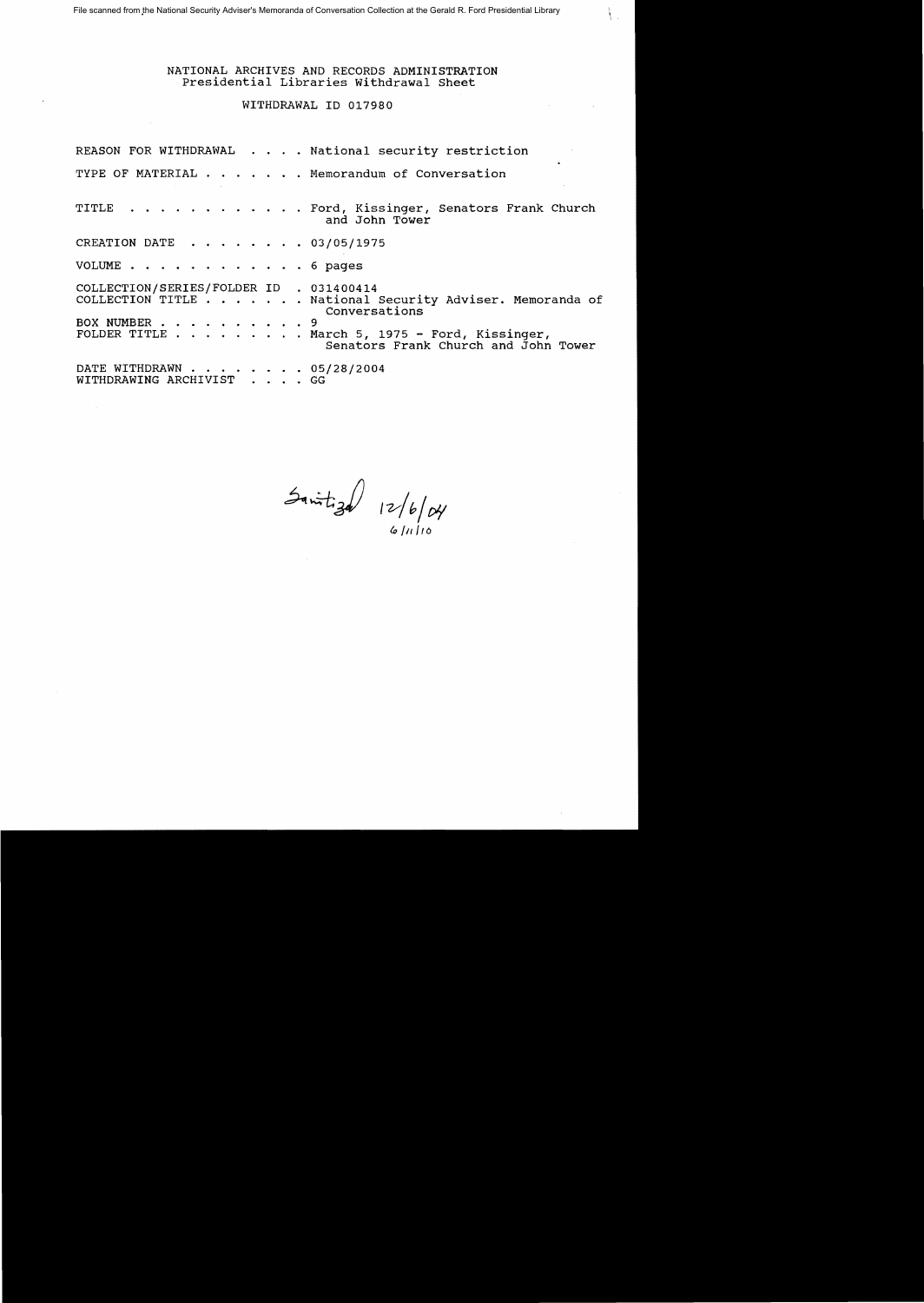Approved For Release 2004/12/06 : NLF-MUC-9-12-1-4

**MEMORANDUM** 

فيو

## THE WHITE HOUSE

WASHINGTON

**SEGRET/XGDS** 

PARTICIPANTS:

President Ford Dr. Henry A. Kissinger, Secretary of State and Assistant to the President for National **Security Affairs** Senator Frank Church (D-Idaho) Senator John Tower (R-Texas) Philip W. Buchen, Counsel to President Amb. Donald Rumsfeld, Asst. to President John O. Marsh, Asst. to President Lt. General Brent Scowcroft, Deputy Assistant to the President for National Security Affairs

DATE & TIME:

PLACE:

SUBJECT:

Congressional Investigation of CIA

Wednesday - March 5, 1975

Church: I consider that any investigation that Tower and I agree on should be a source of satisfaction all around.

 $10:00$  a.m.

The Oval Office

President: It is an unusual team.

Church: We decided that because of the unusual nature and the sensitivity of the material, we would suppress partisanship, have a unified staff, and rules of confidentiality. We are getting a good staff. They all will have Q clearances. We have had good cooperation from CIA and FBI. We are following security arrangements made by the FBI. We will make sure that documents are properly handled and checked in and out.

As far as the direction of the investigation, Tower and I agree the purpose is not to undermine, harrass, or disable our intelligence organizations. The last thing we want to do is imperil the agents, or endanger the United States. But we have to have all the data about intelligence activities so we can discharge our responsibilities to

Presidential Library Review of NSC Equities is Required

that girle ins DECLASSIFIED, with protoco exert NLF. DAT HORITY  $Q_{\Delta}$   $\ell_{a}$  i.e.

**SECRET XGDS** 

Henry A. Kissinger CLASSIFIED BY DYNMPT SHOLL CHWERLI EBOLASHEMOAYION SUNTECTILE OF REPORTED EN THE ALSIZ  $5B(3)$ RAMEFIADN CATEGONY AUTOMATICALLY DECLASSIFIED CH Imp-b det-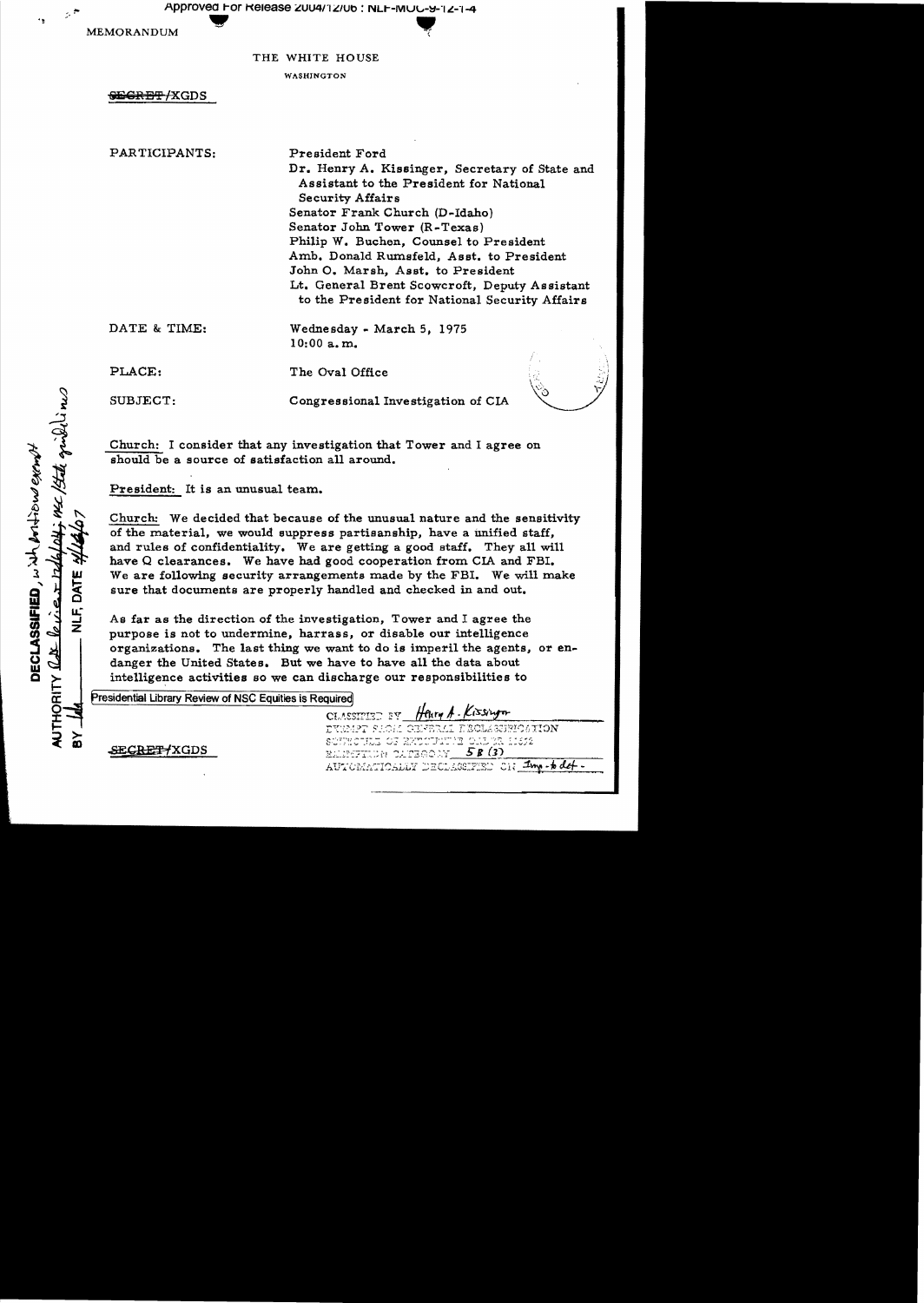# **SEGRET/XGDS**

recommend changes and laws. On the domestic charges, we will look very thoroughly at the charges and may have some open hearings. If we can get your cooperation, we can get it done quietly but thoroughly.

 $-2$   $-$ 

President: Do you have any time frame in mind?

Church: The authorization goes to September.

Tower: Our charter is very broad, but we will not go into everything. We will focus the investigation.

Kissinger: You said you need all information about clandestine activities? Every detail on covert operations?

Church: We don't want to be buried under minutiae. We do need enough to make recommendations about clandestine and surveillance activities. Speed is best for all.

President: I agree. This whole process of leaks and allegations has put CIA into turmoil. It is not now the kind of Agency I knew when I was on the Mahon group. We need a very good intelligence community. Until this is over, they will be paralyzed.

Church: True -- but if the work is well done it will clear the air and restore the agencies to the good position they should enjoy.

Colby feels that an investigation could correct problems within the community and we should get on with it.

President: How will you work with the House?

Church: I talked to Nedzi. I hope we can cooperate and avoid duplication.

President: He has a problem with committee members. That worries me.

Church: Our Committee attitude seems good. What we need is a directive from you to the agencies which would direct full cooperation with the agencies. As we move along we will need first statutory and budgetary information for a good overview of the community. As we choose the cases which will be the focus of the inquiry. Tower and I agree there will be no partisanship.

<del>SECRET</del> / XGDS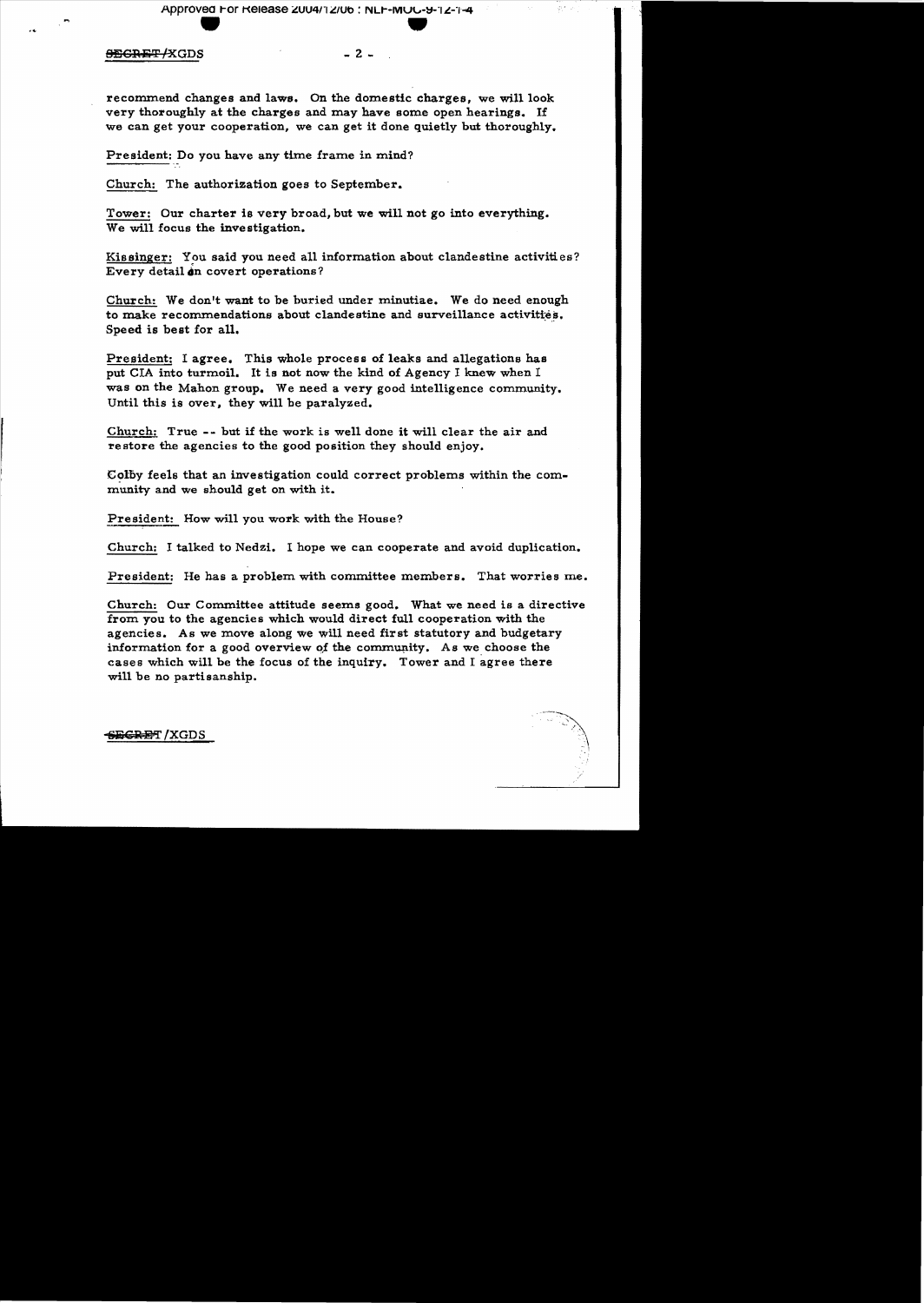## Approved For Release 2004/12/06 : NLF-MUC-9-12-1-4

A.

#### SEGRET/XGDS

 $-3 -$ 

President: I agree. It is as much under one party as another.

Church: Probably. Anyway we will go where the evidence leads.

President: Let me respond to your directive request. I gather they have cooperated.

Church/Tower: Very well.

President: I want to think that over. If I send your committee a letter and you handle it responsibly, don't I have to do the same for Nedzi? Some of his people have mishandled classified data. So I want to think it over whether to do it separately or one omnibus letter.

Buchen: We will be keeping close tabs on what the intelligence community is doing. To give a directive on an abstract basis adds little. If problems arise, we can settle it on a case-by-case basis.

Church: Our purpose is just to expedite the flow of papers to the Committee.

President: Let's leave it for now. I will have an individual designated to coordinate and you can deal with him.

Tower: We can get material more quickly through the White House.

Kissinger: I am not aware of any reluctance. If it arises, Church and Tower can come to us.

Church: That's right, but we are not yet into substance.

Pre sident: I will put someone in charge and you can work with him. If then...

Church: We want to cooperate. We must decide what to publish, but we would want to coordinate to make sure what...

Here is what we want initially: the Executive Orders for intelligence activities, the NSCIDs, and all NSDMs.

Kissinger: That gives you the whole NSC system.

[He describes NSSMs and NSDMs.]

<del>SECRET/</del>XGDS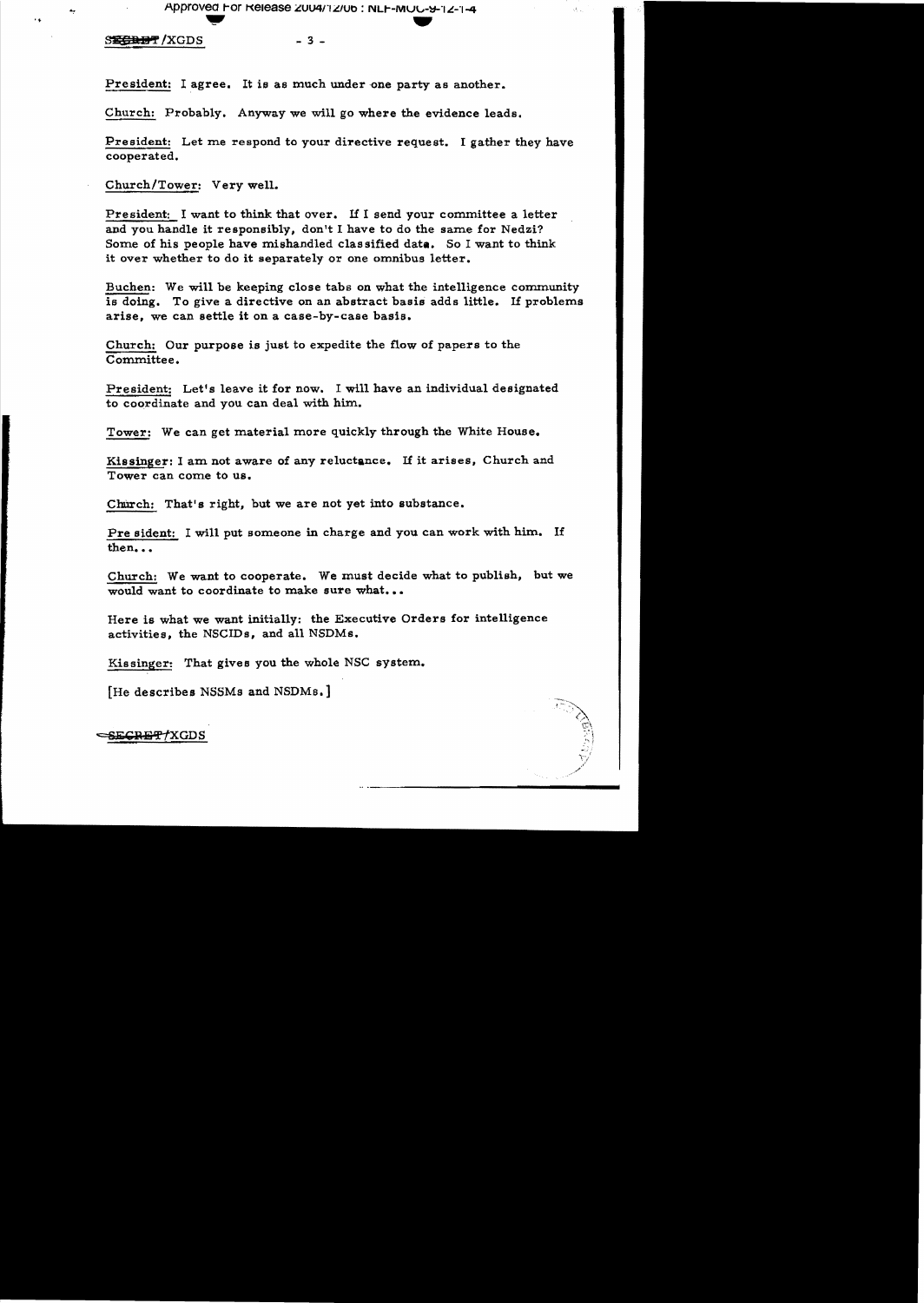Approvea r-or KeleaSe ~UU4r1 ~/Utl : NLr--IVIULt·~.FI L-'I-4 -=SiilCJ.\ . El!i\*1XGDS • - 4 •

v.

Church: Only the ones relating to intelligence' operation. But we want to start with an understanding of the statutory basis of what has gone on.

Kissinger: That means you want a list of all covert operations.

Church: Perhaps we will only want to go back to the last Republican and Democratic Administrations. I don't think we need to go back to the . founding of the CIA.

President: Under the present procedure, if the 40 Committee makes recommendations, I just certify that an operation is in the national interest.

Kissinger: And there are new reporting procedures for each House that are so dangerous that we have done nothing since they were instituted.

25X1

President: Let me give a hypothetical case. Suppose there is a recommendation to interfere in another country's political situation. For a President to have to certify in writing to such things is wrong.

Kissinger: [Speaks of U-2 incident] It is one

thing to do it; it is another for the President to certify it in a statement to the Congress. I hope you will look into this.

Church: That could result. What we need to know is all that has been going on in clandestine activities 80 we know what kind of rules and regulations to recommend.

Kisainger: What worries me is not the Committee staff. The 40 Committee approves reconnaissance activities and other thinge which, if compromised, are lost forever.

Church: I think there are ways the information could be provided which could protect it.

Kissinger: On some, if we could keep the most sensitive to 2 or 3 people.

Tower: Perhaps if Frank and I look at it first and then decide.

Church: Perhaps we could do it that way to. decide what to put before the Committee.

**25X1** 

<del>;⊟CRET</del>/XGDS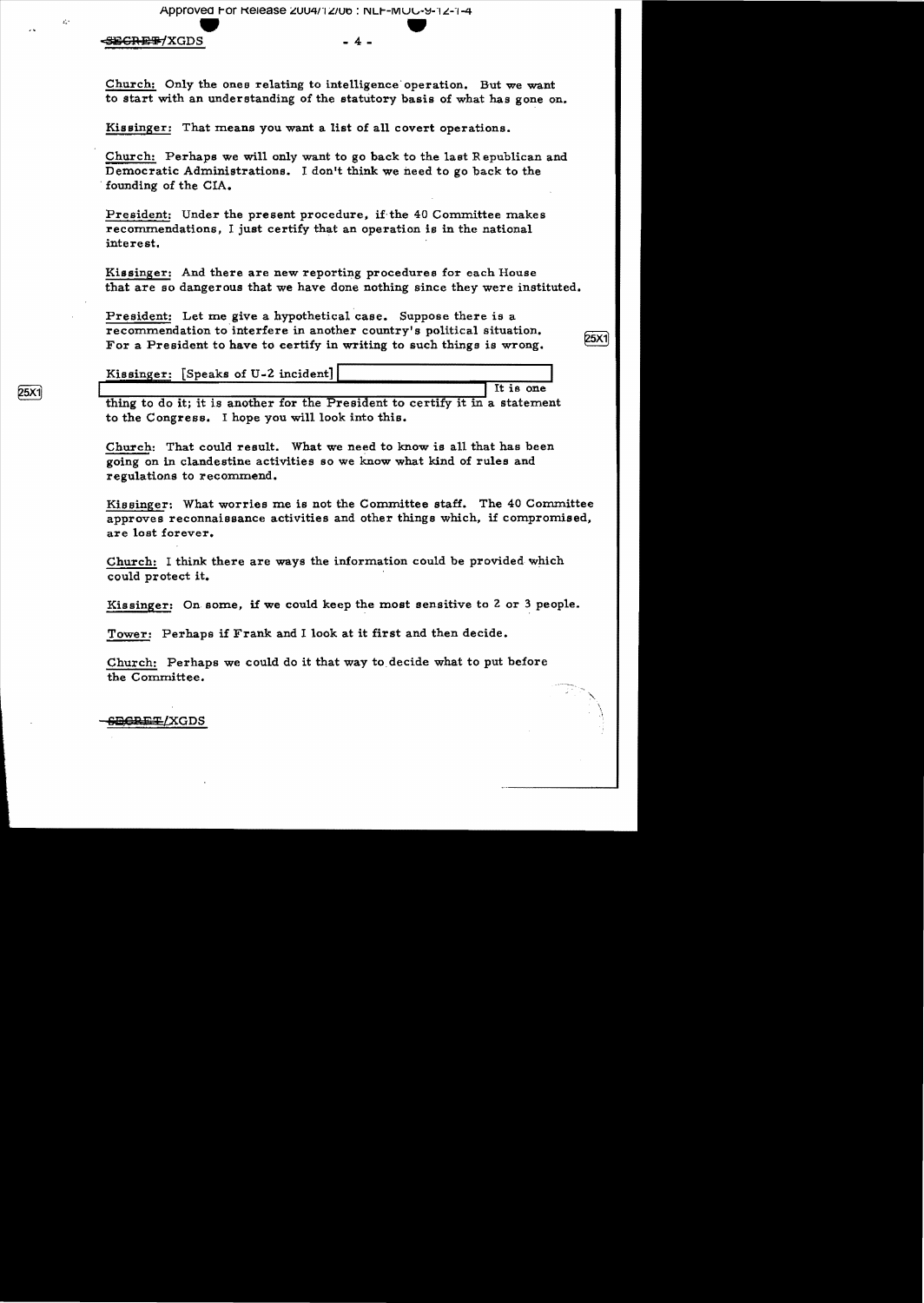Approved For Release 2004/12/06 : NLF-MOC-9-12-1-4

**CRET XGDS** 

 $\overline{\mathbf{z}}$ 

 $-5 -$ 

Kissinger: Q clearances aren't enough.

Church: We are not at cross purposes on this.

President: We will look at your memos. We can then have another preliminary meeting and point out the pitfalls if all of this were to be given. Maybe there are 10-20 areas which ought to be given only to vou and John.

Church: That is fine. I will leave it with you.

President: This will give us a guideline. We will tell you where there is no problem, when we have difficulty.

Church: We don't want a problem. We want to stay out of conflict. But the Committee has to have all the essential information. The press always asks the question about the Colby report. This is not a formal request. Colby said it was your property. But somewhere down the line you will have to make a recommendation. We would like to have your view.

Scowcroft: You gave it to the Rockefeller Commission. They will make recommendations.

Church: That raises another point. The Commission has asked for data from Congress. We have provided it and in return we would like all the material from the Rockefeller Commission to speed up the process.

President: I need to consult with my advisors to insure this doesn't leak.

We had a thorough discussion. We will have to make decisions on the special requests of the committees. We will deal with them as they arise.

Church: You may want to invoke Executive Privilege. I hope to the extent possible you wouldn't do that.

President: We will deal with this on a case-by-case basis.

Church: One other thing with Colby. We suggested getting directly into the files of CIA and FBI rather than them having to slip material down to us. That would greatly expedite the investigation.

President: I would want to consult on this. In theory it is better than trucking material down...

SE<del>CRET (</del>XGDS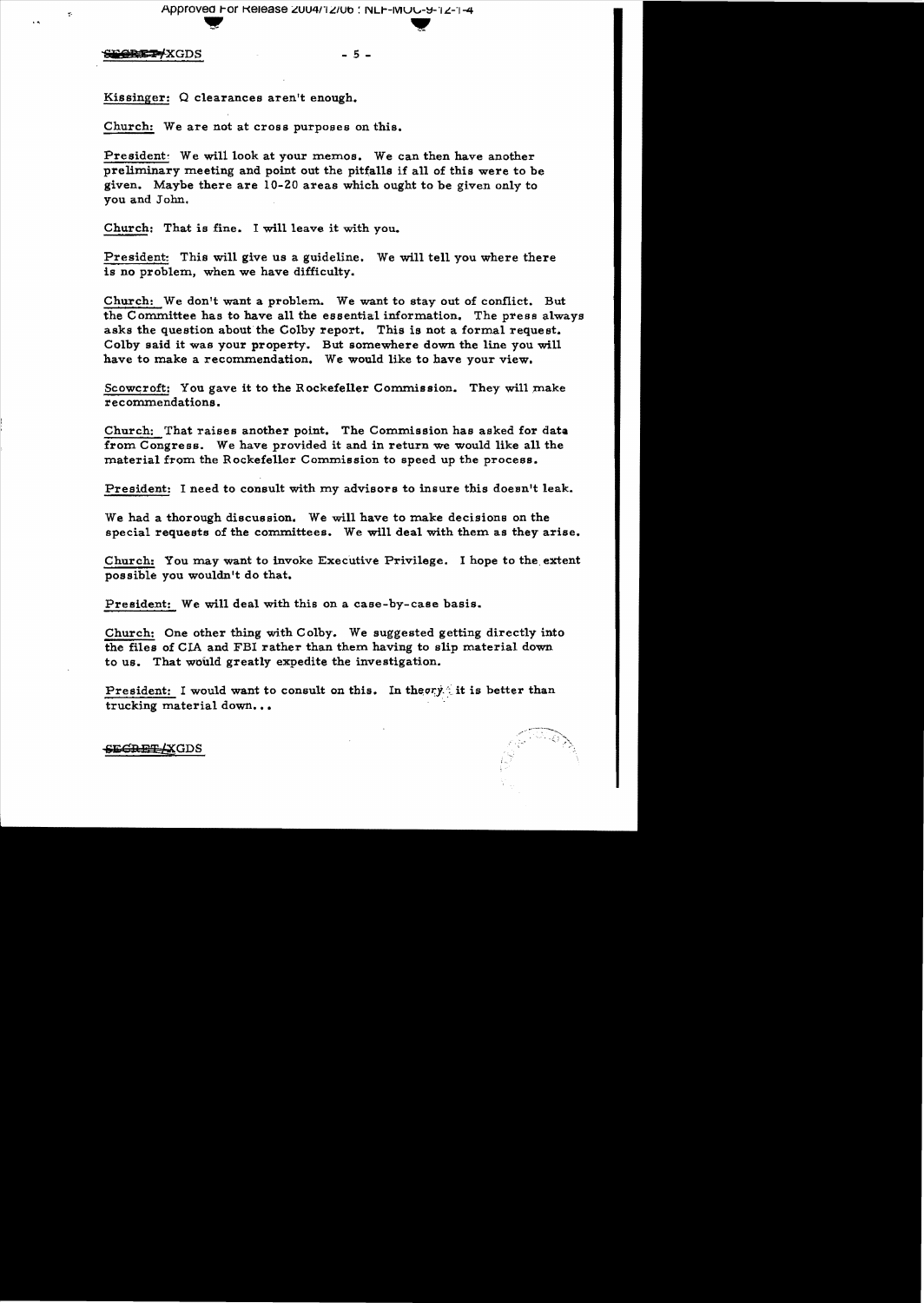#### <del>SECRET X</del>GDS

. 6 -

That is not the same as letting them go with free access to Kissinger: the files.

President. I presume you are not contemplating free roaming through the files.

Church: No. It would be for specific material.

President In theory, it seems okay.

Church: The purpose of the meeting was just to say how we intend to proceed. We will come to you and give you specific details later on.

President: It was a constructive meeting. I hope it will achieve the purpose of making any changes in the law to strengthen the agencies and correct any abuses which may have been made in the past.

Church: Who will be the White House contact?

Rumsfeld: We have someone who will be working on it for a few days or so and someone else is tentatively selected.